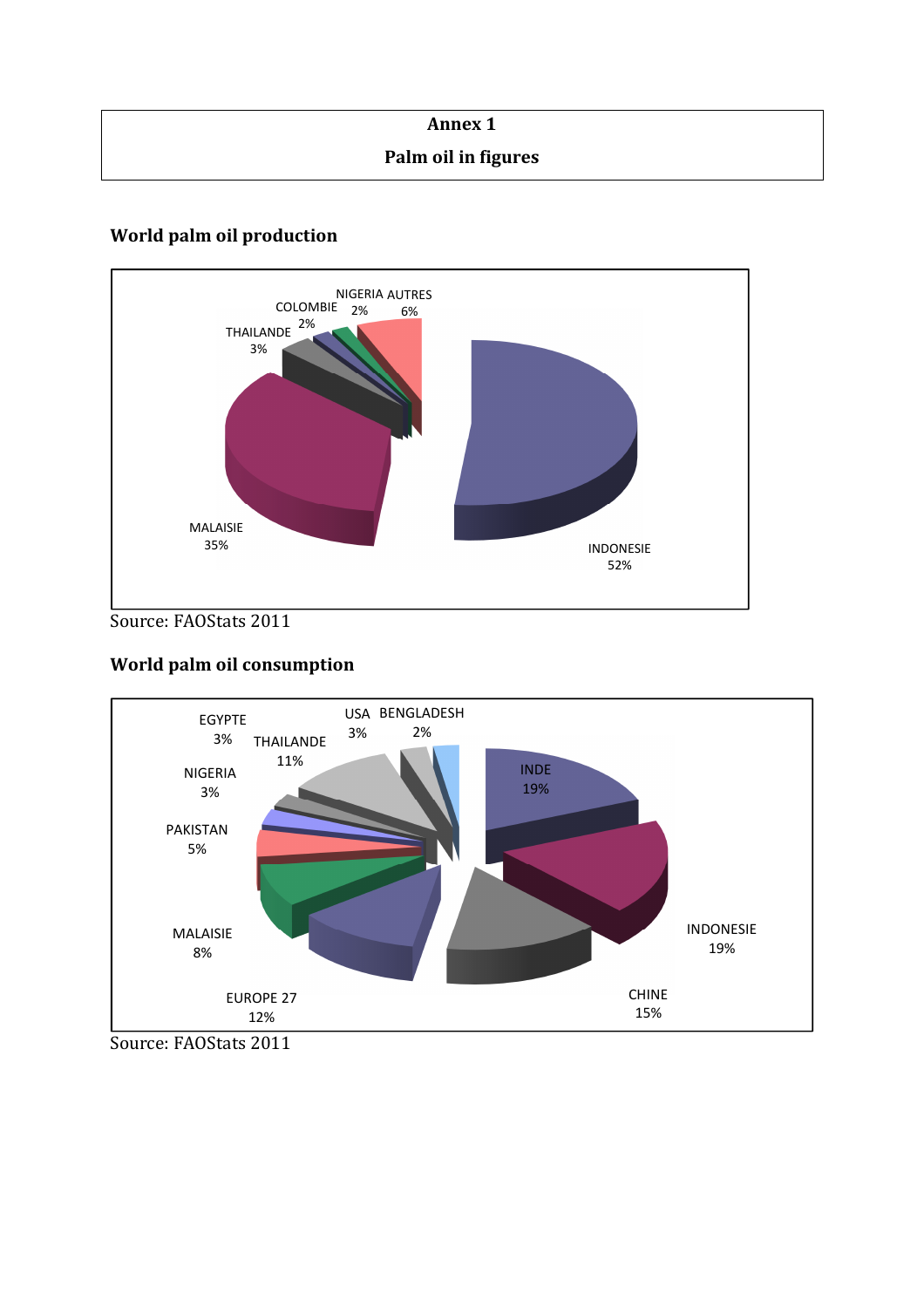## **World fat production**



Source: OilWorld 2011 Key Blue: Demand in edible fats (amount/year) Red: World population (billions) (according to UNDP 2006)



juil-05 janv-06

juil-06 janv-07 juil-07 janv-08 juil-08 janv-09 juil-09 janv-10 juil-10 janv-11 juil-11 janv-12 juil-12

### **Global rates**

## Source: USDA/FAS 2011

300

juil-02 janv-03 juil-03 janv-04 juil-04 janv-05

屾

500

juil – July janv – January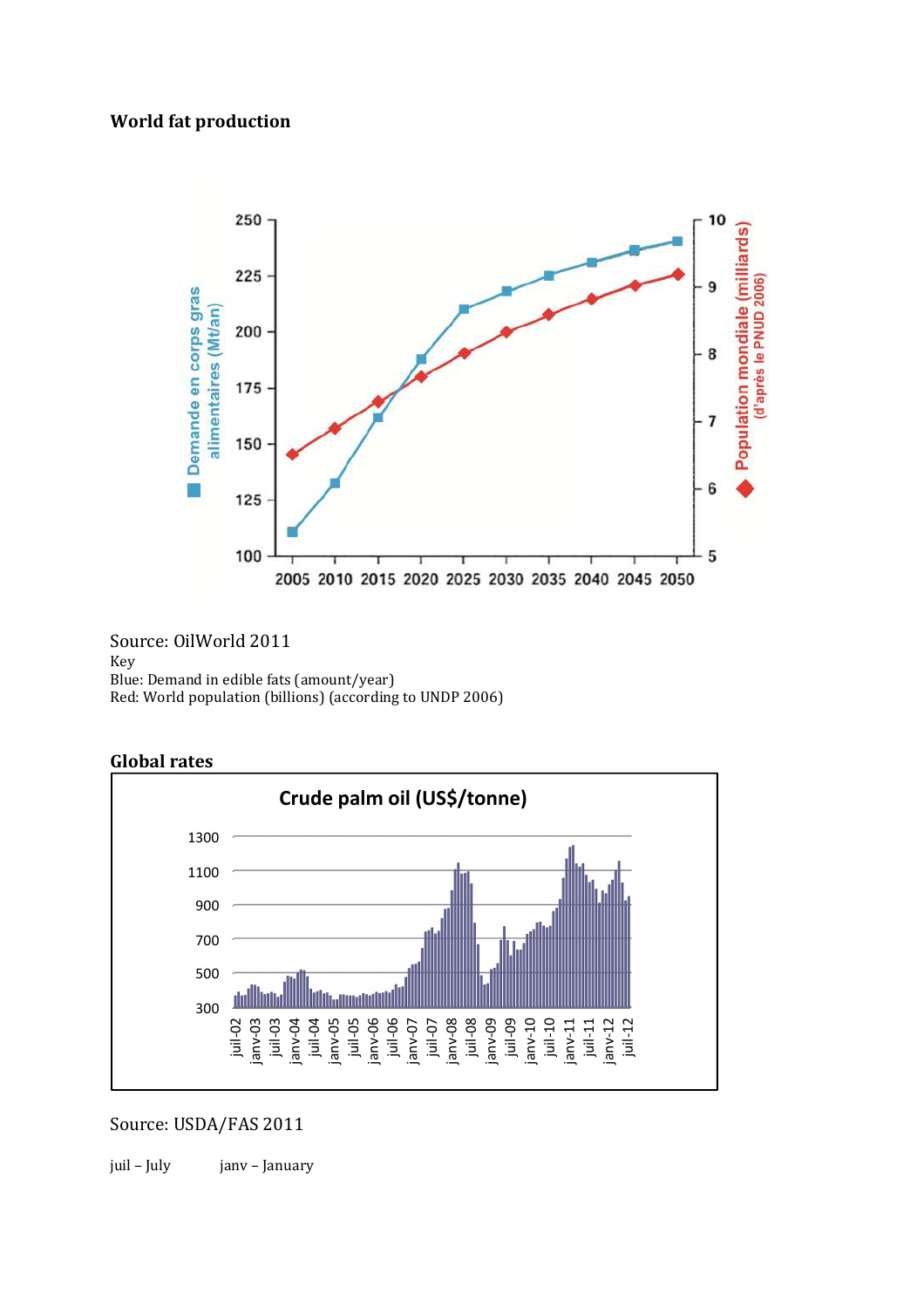**World distribution of oil palm plantations** 



Répartition des plantations de palmier à l'huile<br>(source : Cirad, 2012)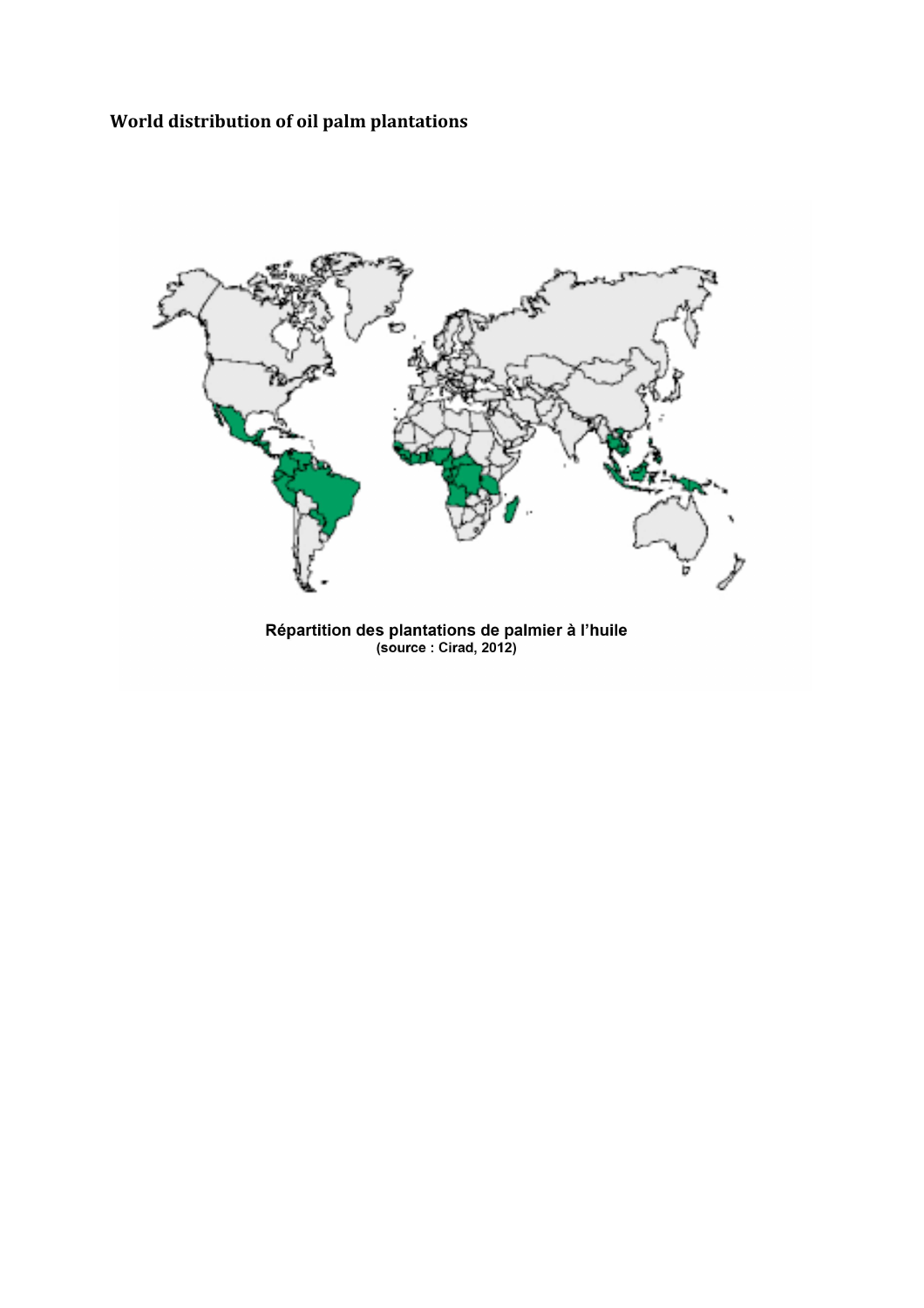#### **Annex 2**

## **Fatty acid composition of certain vegetable oils**

|                                   | oil:          | oil:       | oil:     | oil:       | oil:       |
|-----------------------------------|---------------|------------|----------|------------|------------|
|                                   | palm          | soya       | rapeseed | sunflower  | olive      |
| - Saturated fatty acids           | $45 - 55$     | $11 - 21$  | $2 - 8$  | $10-16$    | $9 - 26$   |
| Myristic acid C14:0               | $0.5 - 2$     | ${}_{0.2}$ | < 0.2    | ${}_{0.2}$ | < 0.05     |
| Palmitic acid C16:0               | $39.5 - 47.5$ | $8 - 13$   | $1 - 5$  | $5-8$      | $7.5 - 20$ |
| Stearic acid C18:0                | $3.5 - 6$     | $3-6$      | $1 - 2$  | $4 - 6$    | $0.5 - 6$  |
| - Monounsaturated fatty acids     | $38 - 45$     | $17 - 27$  | 56-65    | $15 - 26$  | 56-87      |
| Oleic acid C18:1n-9               | $36 - 44$     | $17 - 26$  | 55-62    | 15-25      | 55-83      |
| - Polyunsaturated fatty acids     | $9 - 12$      | 54-72      | 26-32    | 62-70      | $4 - 22$   |
| Linoleic acid C18:2n-6            | $9 - 12$      | $50-62$    | 18-22    | 62-70      | $3 - 21$   |
| $\alpha$ -linolenic acid C18:3n-3 | < 0.5         | $4 - 10$   | $8-10$   | ${}_{0.2}$ | <1         |

Value ranges were estimated on the basis of various sources:

- Evrard *et al*. Procédés industriels et composition nutritionnelle des huiles de tournesol, olive et colza. *Cahiers de Nutrition et de Diététique.* 2007;2(HS):513-523.

- ITERG, Informations générales sur les corps gras, 2002. Consulted March 2011, available at: www.iterg.com/IMG/pdf/infogenecorpsgras.pdf

- Lecerf JM, Les huiles végétales, particularités et utilités, *Méd. Mal. Métab*., forthcoming.

- Lecerf JM, Acides gras saturés, acide palmitique. Effets, risques, alternatives. Aspects nutritionnels et technologiques. Internal report, 2010.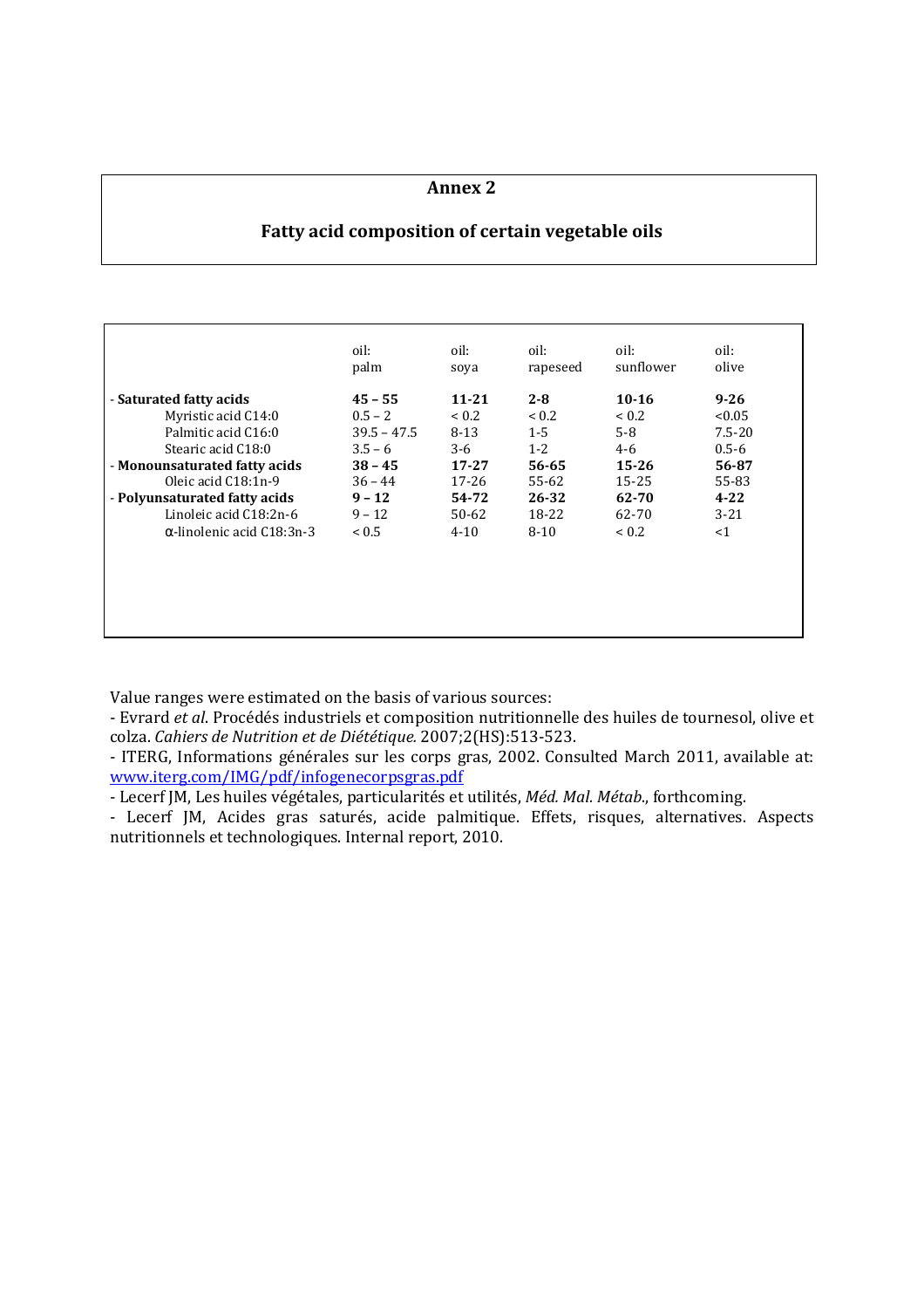### **Annex 3**

## **The RSPO - Roundtable on Sustainable Palm oil**

### **The RSPO initiative**

The RSPO was created in 2004 as a 'business to business' initiative. At that time, it had a dozen members: private companies of the sector, including Unilever, and NGOs including WWF.

The RSPO is an international multi-stakeholder initiative for the certification and promotion of sustainable palm oil. In November 2005, the 8 principles and 39 criteria for certification were approved. This led to the certification of the first plantations as of 2008. The first batches of CSPO (RSPO Certified Sustainable Palm Oil) were marketed at the end of 2008.

#### **The RSPO Principles and Criteria**

Principle 1: Commitment to transparency Principle 2: Compliance with applicable laws and regulations Principle 3: Commitment to long-term economic and financial viability Principle 4: Use of appropriate best practices by growers and millers Principle 5: Environmental responsibility and conservation of natural resources and biodiversity Principle 6: Responsible consideration of employees and of individuals and communities affected by growers and millers Principle 7: Responsible development of new plantings Principle 8: Commitment to continuous improvement in key areas of activity

Today, the Roundtable has over 700 members, 100 affiliates and 150 associates. They are divided into seven categories: growers, processors and/or traders, manufacturers, banks and investors, retailers, environmental NGOs and social NGOs.

Working groups enable the RSPO to function and to pursue, diversify and improve its activities. Through its working groups, the RSPO principles and criteria are incorporated into national legal systems. The groups also assist in adapting the principles and criteria to the specific circumstances of family-run plantations.

#### **Sustainable palm oil supply**

Today, processors have four different strategies for supplying RSPO certified oil. These involve varying degrees of demand, and different implementation costs.

• **Book and Claim** Manufacturers and retailers that use palm oil in their products can make an offer online to buy Greenpalm certificates. Through the RSPO, they pay a premium directly to producers. This is intended to encourage sustainable production and fund the certification of new members. Greenpalm certificates do not mean that a product contains sustainably produced primary materials. Instead, they mean that the production process supported sustainable palm oil production. These certificates demonstrate the commitment of retailers to sustainable production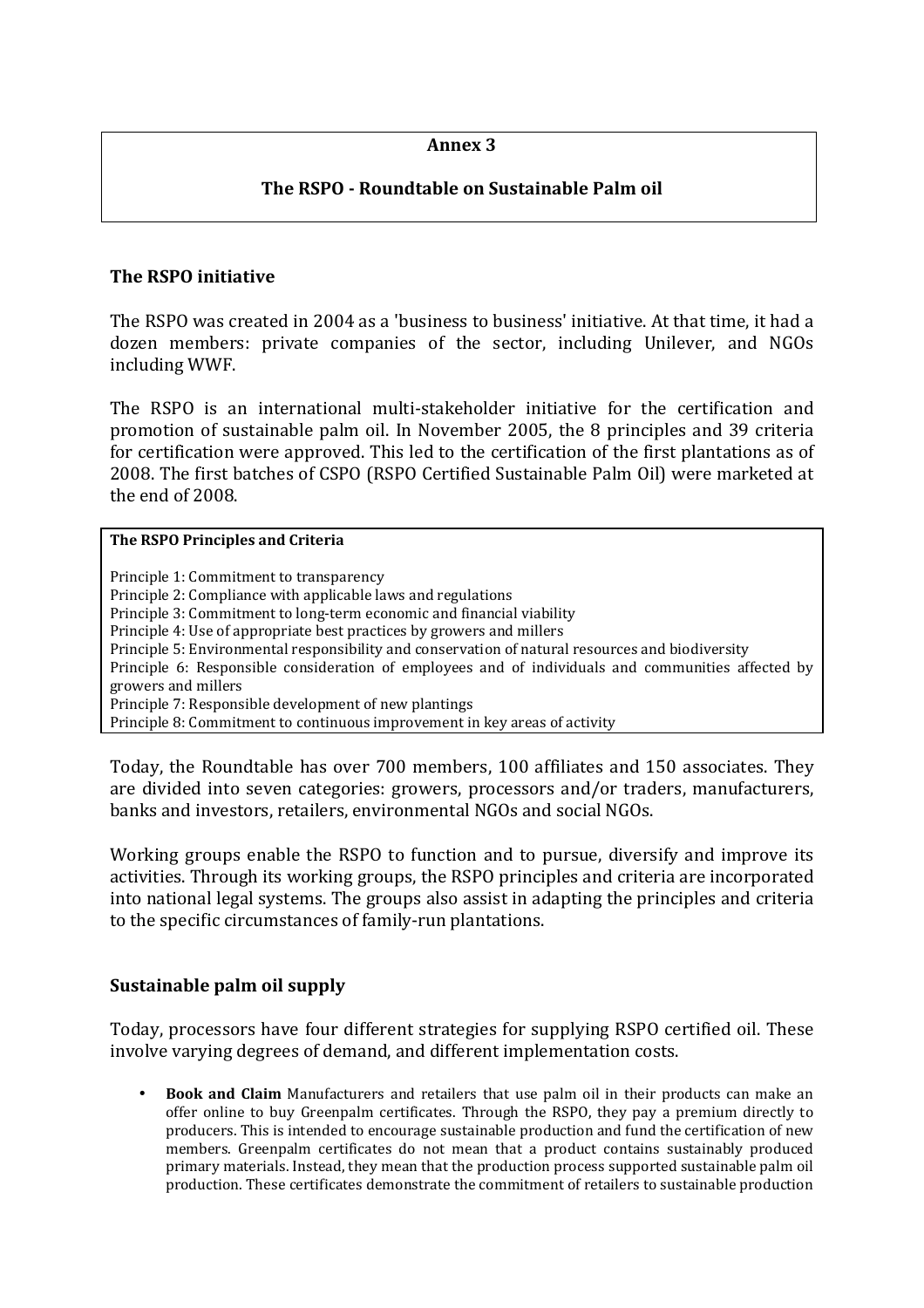at the start of the production chain. They can declare this in their social responsibility statements, on their packaging, in their sales outlets or on their websites. [Greenpalm logo] Labelling: *'Supports the production of RSPO certified palm oil'* 



• **Mass Balance** Monitored by UTZ Certified, this certification corresponds to the use of a mix of sustainable and non-sustainable palm oil at any stage in the supply chain, provided that overall company quantities are controlled. The model is constructed in such a way that volumes of RSPO certified product shipped from the plantation will never exceed volumes received by the end user. Independent control of purchases and sales of CSPO and its derivatives is verified independently. There are no requirements for separate storing or controls in the productions process. Labelling: *'Supports the production of RSPO certified palm oil'* 



• **Segregated** This model, approved by UTZ Certified, ensures that CSPO palm oil and its derivatives delivered to the end user come only from RSPO certified sources. It permits the mixing of RSPO certified palm oil from a variety of sources. This type of segregated supply chain guarantees that 100 % of the physical product has originated from certified plantations and factories. However, it will not be possible for the physical oil to be uniquely identified to a specific source as in the case in the Identity Preserved model.

Labelling: *'Contains RSPO certified palm oil'* [CSPO logo]